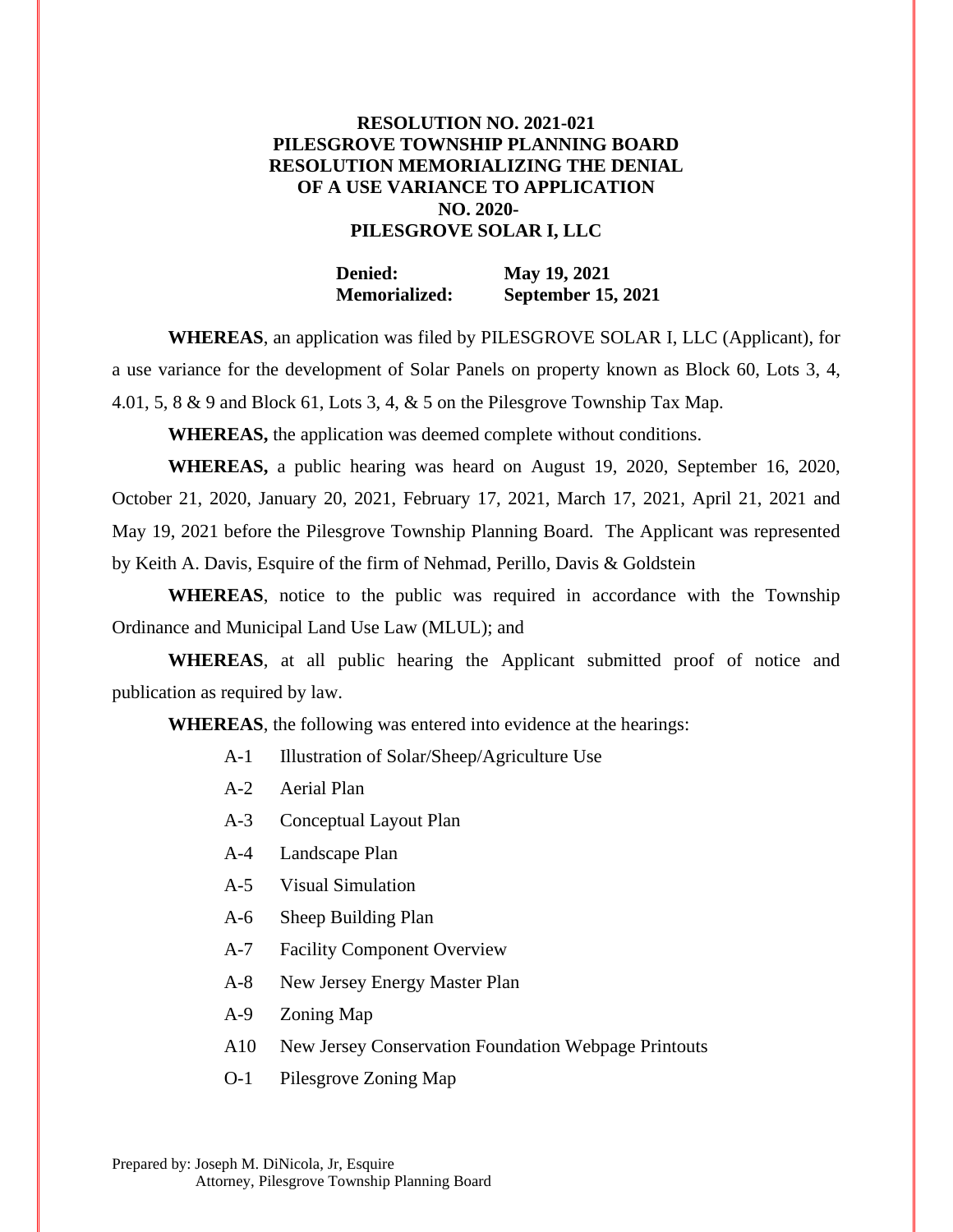- O-2 ADA Boundary Map
- O-3 Salem County Agricultural Development Area Map
- O-4 State Planned Planning Area
- O-5 Excerpt from September 2019 PAS Memo

WHEREAS, the Applicant presented the testimony of the following individuals:

- 1) Tim Daniels, Principal, Dakota Power Partners, LLC
- 2) David Capparelli, Applicant Representative Dakota Power Partners, LLC
- 3) Bill McManus, PP, PLA Planner/Surveyor
- 4) Erick Hetzel Shepherdess
- 5) Richard Kirkland, MAI appraiser
- 6) William Sapio, MAI appraiser
- 7) Kristen Wildman Environmental Specialist

**WHEREAS**, the Board having reviewed the plans and exhibits enumerated above and other evidence submitted, having heard and considered the testimony presented by the Applicant, Objectors and all members of the public that offered comments and testimony, and having heard the arguments of counsel and considered the reports of the Board professionals, make the following findings:

- 1. The Property is in an AR-2 Agricultural Retention District Zoning District.
- 2. The property consists of approximately 830 acres.
- 3. The Applicant is proposing the combined use of a solar facility and sheep farm on the property, as well as a chicken coup, which the Applicant later agreed to subdivide off the main property so as to eliminate the need for a use variance for multiple uses.
- 4. The Applicant testified that there would be approximately 1000 head of sheep.
- 5. There was considerable testimony from both the Applicant and Objectors regarding the adverse effect the project would have on the Bog Turtle population located near the property. The Board found both positions to be credible and took them in to consideration when evaluating the negative criteria for the Use Variance review.
- 6. The Applicant professional testified that the project would create a substantial tax revenue for the Township. The Board was advised by the Board Solicitor that tax revenue is not to be considered when making a determination on a use variance.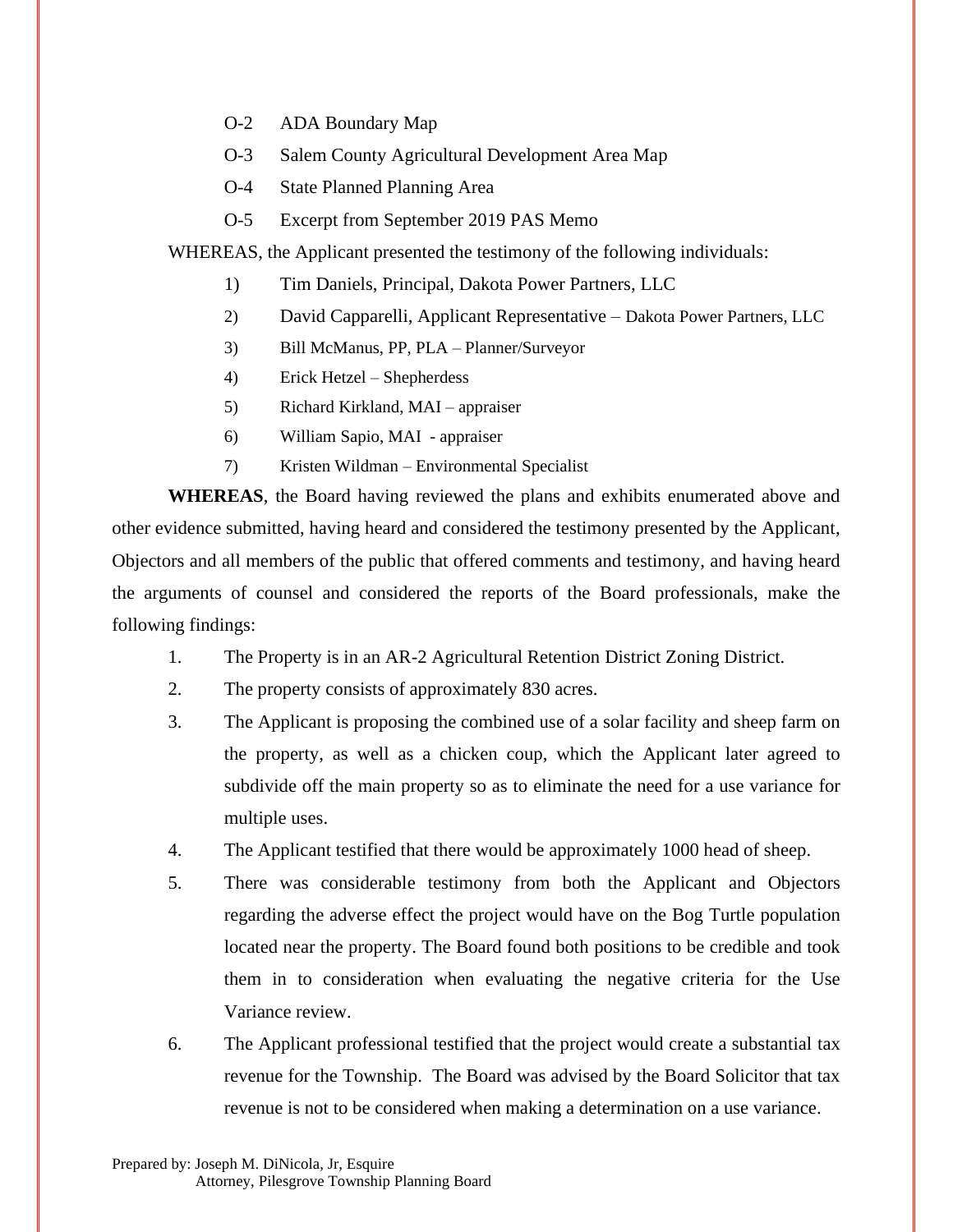- 7. The Applicant Planner testified as to the Positive and Negative Criteria regarding the Use Variance analysis and ultimately testified that the use as proposed would justify the granting of the requested use variance.
- 8. The Applicant proposed multiple types of screening to prevent any negative visual effects.
- 9. It was testified to by multiple witnesses that the size of the project amount to approximately 8% of the entire A-2 zoning district. However, the Applicant pointed out that the difference from the A-1 and A-2 zoning district is insignificant and should be considered one district for the purpose of analyzing the size of the entire project. The Board took this comment into consideration and gave it the appropriate wight when making its determination on this use variance request.
- 10. The Board heard substantial testimony from the Public on the application both in support and against the proposed use. The Board considered all testimony from the Public both for and against the application in making a determination on this application.
- 11. The Board heard testimony and reviewed reports submitted by the Board Planner. The Board Planner specifically brought to the Board's attention the impact of such a substantial project and how it relates to the Board Use Variance review.
- 12. The Board heard and considered comments from its Solicitor regarding applicable case law and standards the Board was required to review in making a determination on this application.
- 13. In reviewing this application, the Board considered the Township Master Plan and whether it would substantially impair the intent and purpose of the zone plan and zoning ordinance.
- 14. The Board reviewed and considered multiple buffering plans proposed by the Applicant and considered the Applicant's willingness to further expand these buffering areas to address the concern of the Board relating to the impact of the scenic view the proposed project would cause.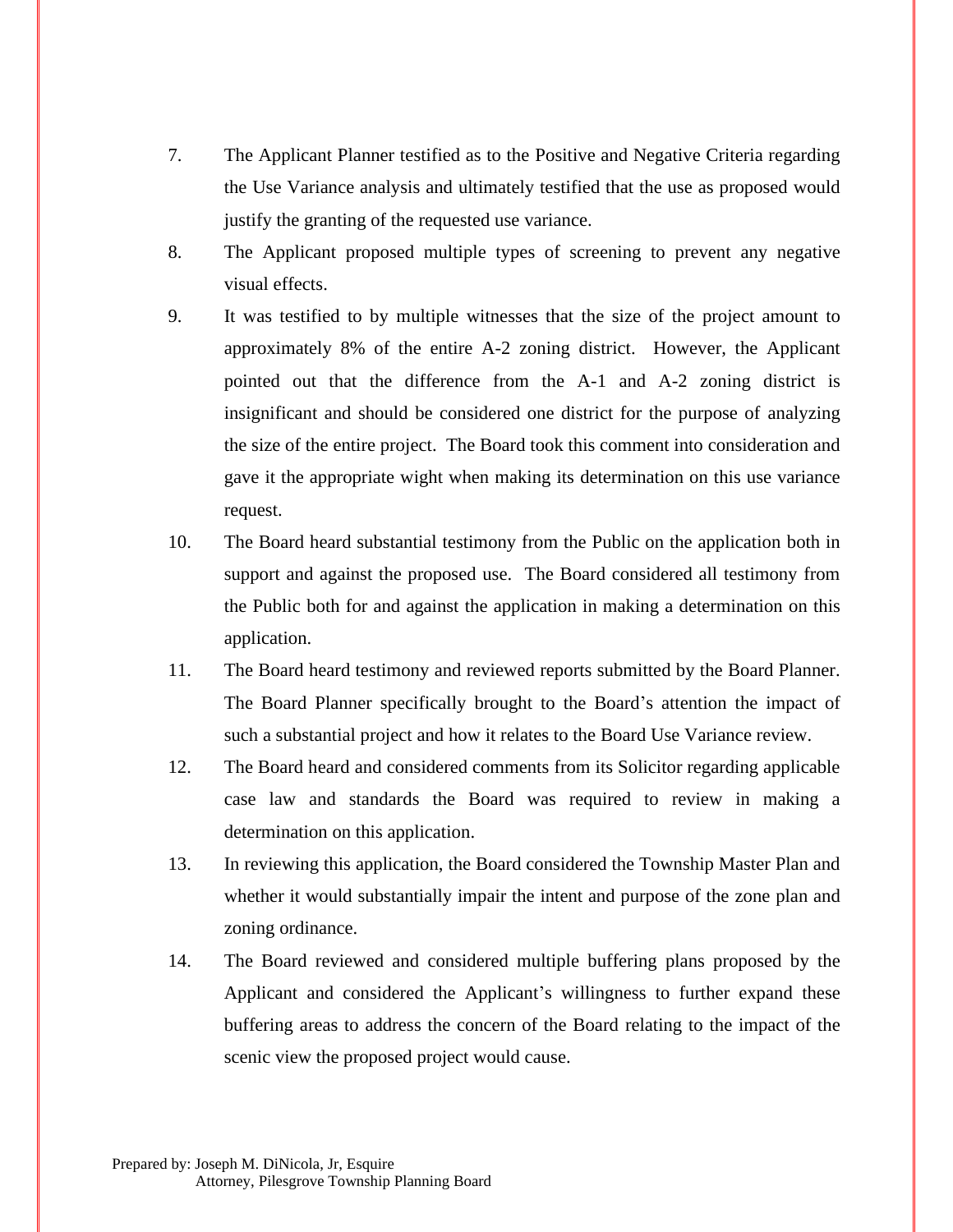- 15. The Applicant proposed a deed restriction on the property to declare that the property would always be utilized as farmland after the life of the proposed use.
- 16. The Applicant testified that the proposed use would eliminate the need for pesticides and fertilizers and will provide clean energy that will reduce the need for traditional energy.
- 17. The Board stipulated that proposed use is an inherently beneficial use as such the positive criteria for the Use variance is met.
- 18. As it relates to the negative criteria the Board following Sica v. Board of Adjustment of Tp. Of Wall, 127 N.J. 152 (1992) and TWC Realty Partnership v. Zoning Board of Adjustment of the Township of Edison, 315 N.J. Super. 205 (Law Div. 1998) analyzed the following:
	- i. What was the Public Interest at Stake.
	- ii. Identified detrimental effects which it perceives would result from the granting of the variance.
	- iii. Reviewed any reasonable conditions that could be placed on the proposed use that would reduce any perceived detrimental effect.
	- iv. The Board weighed the public interests being advanced against what remains of the negative criteria and determined whether the grant of the variance would cause a substantial detriment to the public good.
- 19. The Board went further to analyze and discuss the Dover Factors due to the size of the proposed use. Dover Twp. v. Zoning Bd. Of Adjustment of Dover Twp. 158 N.J. Super. 401, 411 (App. Div. 1978).
- 20. After a discussion between the Board and the Applicant regarding the above enumerated factors the Applicant agreed to the following conditions of any approval:
	- i. Reclamation Bond which is to be re-evaluated every five years
	- ii. Subdivision of the Chicken Coup portion of the property
	- iii. Limit the use to a 35-year life span, if a period of one year of inactivity the project would be considered abandoned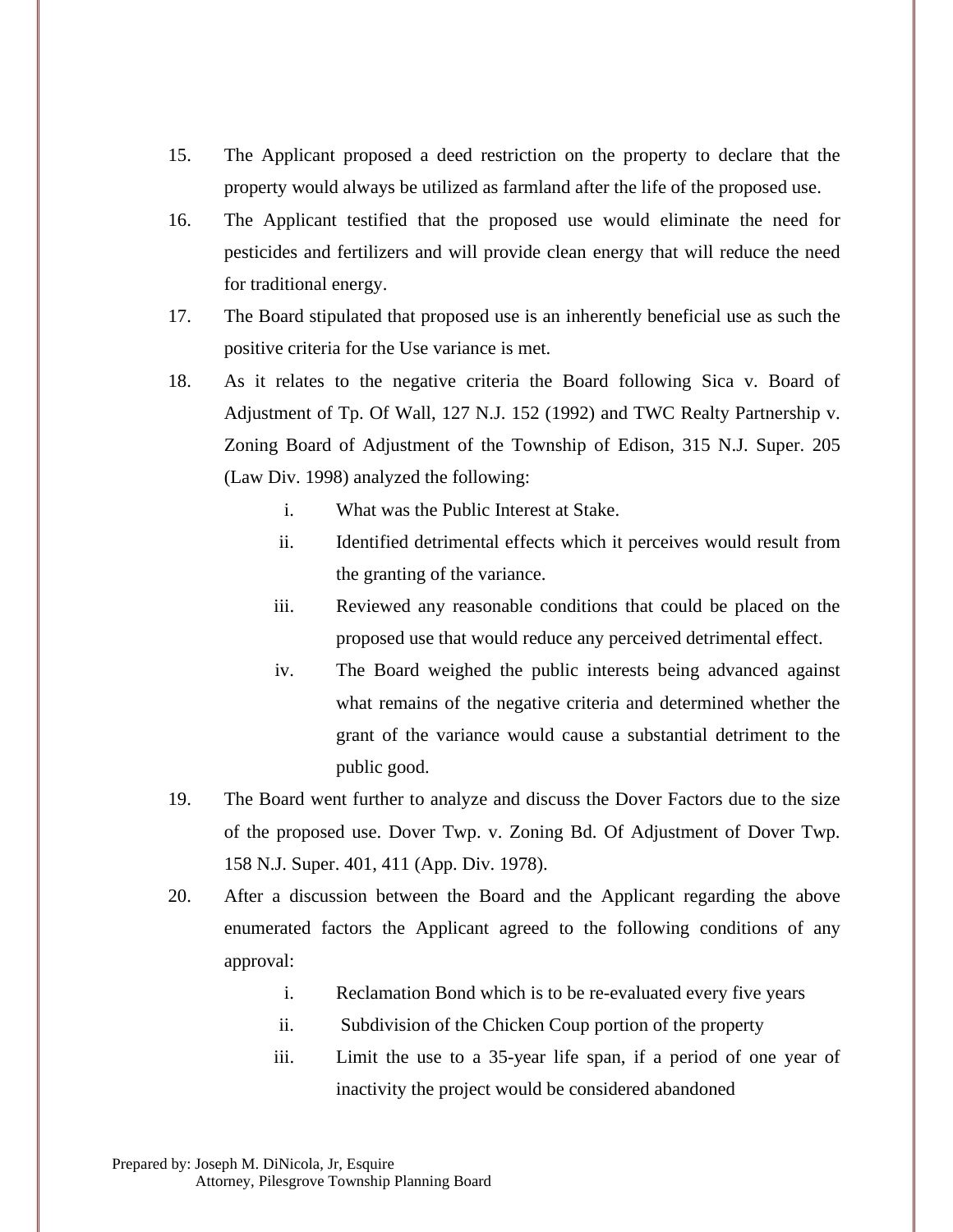- iv. If the sheep farming stops the project would be in violation of any approval.
- v. Putting a Maintenance bond in place for any proposed landscaping.
- 21. The Board after significant conversation with the Board Solicitor and the Applicant and after carefully reviewing the above factors found that the size of the project was to significant and therefore would be tantamount to a zoning change in accordance with the Dover standard, as such the negative criteria for the Use Variance would not be met.

**BE IT THEREFORE RESOLVED** on this day of 3021 by the Pilesgrove Township Planning Board, the use variance for the for the use of a sheep farm and solar facility as proposed by the Applicant, located on the concerned property is hereby denied .